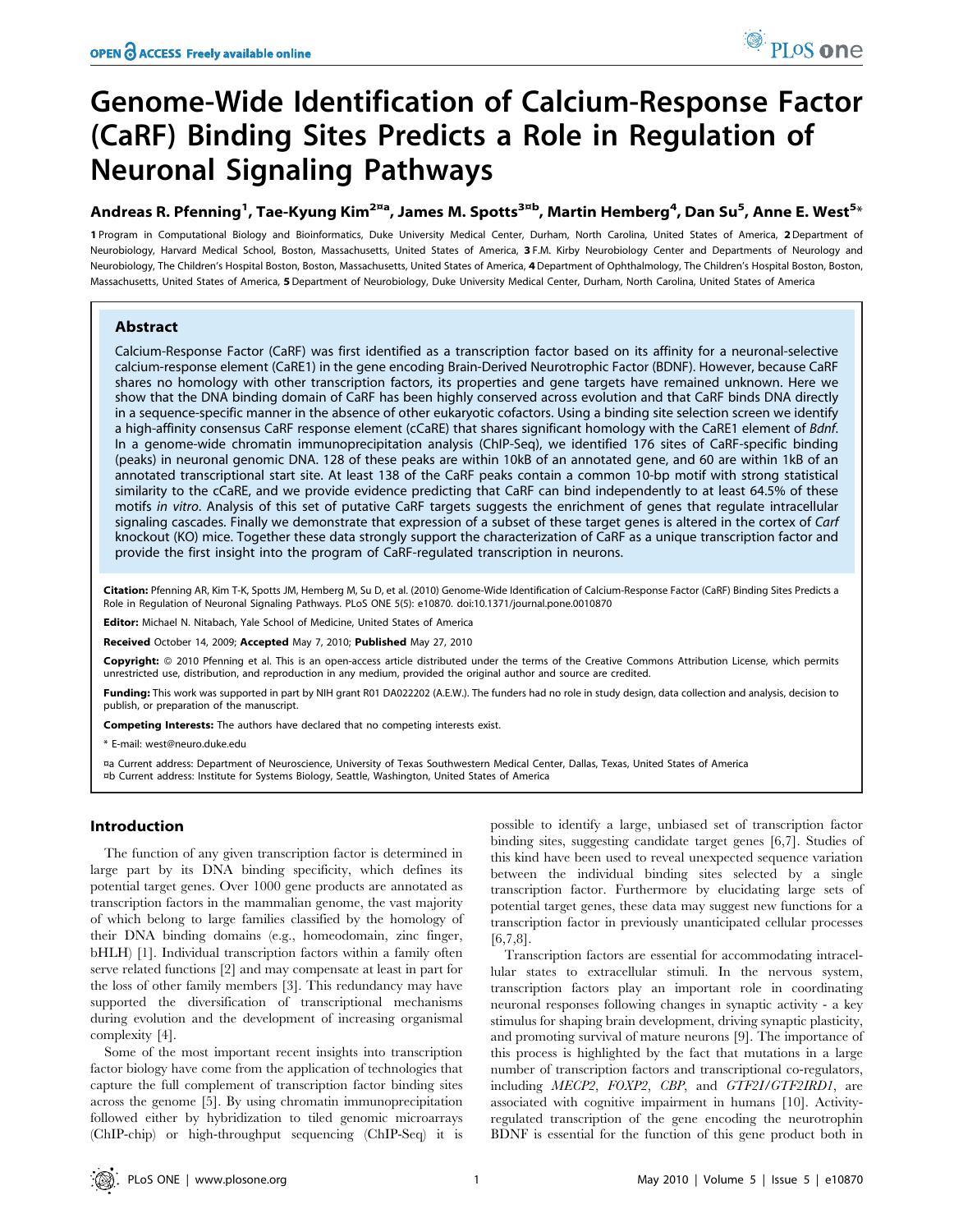synaptic plasticity and brain development [11,12], thus substantial effort has been devoted to understanding the specific mechanisms that regulate transcription of this gene [13].

Calcium-Response Factor (CaRF) is a novel nuclear protein first identified as a binding protein for a calcium-response element (CaRE1) in Bdnf promoter IV [14]. In overexpression assays CaRF acts as a CaRE1-dependent transcriptional activator, however other than Bdnf none of CaRF's target genes are known. Surprisingly, CaRF shares no sequence similarity with any known family of transcription factors, and it has no homologs in the mammalian genome. Given this evidence that CaRF is a unique transcription factor, we set out to characterize CaRF's DNA binding properties and identify its potential target genes that might in turn suggest biological functions for CaRF beyond Bdnf regulation.

Here we show that the DNA binding domain of CaRF has been highly conserved over evolution, and we use both in vitro binding site selection and genome-scale in vivo chromatin immunoprecipitation followed by sequencing (ChIP-Seq) as tools to identify and characterize high affinity CaRF-binding DNA sequences. These data reveal a large set of putative CaRF target genes in mouse cortical neurons, providing the first insight into the CaRF regulon.

## Materials and Methods

#### Animals

Carf exon 8 KO mice were generated by homologous recombination [15]. All animal procedures were approved by the Duke University Institutional Animal Care and Use Committee. Veterinary care was provided by the staff of the Duke University Department of Laboratory Animal Research, an AAALAC accredited facility. Animals were euthanized following procedures that are in accordance with the recommendations of the Panel on Euthanasia of the American Veterinary Medical Association.

## Bacterial synthesis of CaRF protein

Full-length mouse CaRF was subcloned in the bacterial expression vector pThioHisA (Invitrogen, Gaithersburg, MD) at the EcoRI and XbaI sites. The construct was transformed into Top10 E. coli and expression of CaRF was induced for 3 hours with 0.1mM IPTG. Bacteria were lysed by sonication and CaRF was purified over a ProBond nickel resin column. After washing to remove unbound protein, binding was competed with 50mM imidazole to remove nonspecific proteins and then CaRF was eluted with 250mM imidazole. Fractions containing CaRF as determined by Western analysis were pooled and concentrated to a final concentration of 100ng/uL.

#### Electrophoretic Mobility Shift Assay (EMSA)

EMSAs were performed as described [14] using in vitro transcribed and translated (TNT) protein (Promega, Madison, WI) or bacterially expressed CaRF as described above. 2µL TNT or purified CaRF protein was incubated with 50fmol <sup>32</sup>P nick labeled (Amersham/GE Healthsciences, Piscataway, NJ) or polynucleotide kinase (New England Biolabs; Ipswitch, MA) endlabeled annealed oligonucleotide probes prior to separation on 6% non-denaturing acrylamide gels. In competition assays, unlabeled probes were added to nuclear extracts in 100-fold molar excess (unless otherwise noted) to the TNT protein for 30 min. prior to addition of the radiolabeled probe. Gels were dried and visualized by phosphorimager (GE Healthsciences). Mobility-retarded bands were quantified relative to probe intensity in the same lane using the ImageQuant image analysis program (Molecular Devices, Sunnyvale, CA). Oligonucleotide probes are listed in Table S1.

#### Binding site selection screen

PCR-assisted binding site selection was performed essentially as described [16]. Oligonucleotide sequences and PCR primers used for the screen are listed in Table S1. Full length human CaRF (hCaRF) was tagged at its N-terminus with the FLAG-epitope (GACTACAAGGACGATGACGATAAA) and used for in vitro TNT as above. For the binding selection, random 16mer nucleotide sequences were synthesized (IDT DNA, Coralville, IA) within a 66bp oligo, then made double-stranded by a single round of PCR using primers against the flanking sequences. Oligos were incubated with TNT hCaRF or a control TNT master mix and immunoprecipitated with the M2 anti-FLAG epitope antibody (Sigma, St. Louis, MO). Coimmunoprecipitated oligos were purified and amplified by PCR, then used for an additional three rounds of selection. A subset of the final samples were radiolabeled and tested by EMSA for their ability to bind hCaRF. The remaining samples were ligated into pBSK (Stratagene, La Jolla, CA), the inserts were sequenced and 62 were aligned using ClustalW (http://www.clustal.org/) [17] to reveal the consensus CaRF binding motif. The cCaRE logo was generated using the WebLogo program (http://weblogo.berkeley.edu/) [18].

#### Chromatin Immunoprecipitation

Chromatin Immunoprecipitation (ChIP) was performed as described [19]. For CaRF ChIP-Seq, separate cultures of cortical neurons from newborn  $\text{Carf}^{+/+}$  (WT) or  $\text{Carf}^{-/-}$  (KO) pups were plated at a density of 10 million cells/10cm dish. 50 million neurons of each genotype were used for ChIP. Because the Carf mice are on a mixed C57BL6/129SvJ background, WT and KO siblings were crossed (WTxWT and KOxKO) to generate the pups for this experiment in order to minimize genetic background variations. At 4DIV, cultured neurons were treated overnight with tetrodotoxin (TTX, 1µM; Calbiochem, La Jolla, CA), then on DIV5 protein-DNA complexes were processed for ChIP.  $4\mu L$ purified anti-CaRF antibody (#4510)[15] was added to each lysate (WT and KO) and incubated overnight with rotation at  $4^{\circ}$ C. For ChIP on the *Carf* promoter, striatum was dissected from brains of Carf WT or KO mice and snap frozen in liquid nitrogen. 3–5 independent samples were pooled, homogenized, and processed for ChIP as above. Immunoprecipitations were performed at  $4^{\circ}$ C overnight with  $5-10\mu$ g of each specific antibody and assayed by real-time PCR using SYBR green detection. Antibodies used in this study include purified normal mouse polyclonal IgG (Millipore, Billerica, CA cat. #12-371) and anti-RNA polymerase II, clone CTD4H8 which recognizes the largest subunit of RNA polymerase II (Millipore, cat. #05-623). For input samples,  $25\mu$ l (6–7% of the amount used for IP with specific antibody) was added to 75µl of elution buffer, NaCl was added to 200mM final concentration, and samples were reverse crosslinked at  $65^{\circ}$ C overnight. All ChIP pulldowns are displayed as % of input for each sample (WT or KO). Data presented are the result of two independent experiments, and statistical significance was evaluated by a Student's two-tailed unpaired t-test.

#### ChIP library construction and sequencing

DNA fragments coimmunoprecipitated with CaRF were repaired using the End-It DNA End Repair Kit (Epicentre Biotechnologies, Madison, WI), purified using the MinElute Reaction Cleanup Kit (Qiagen, Valencia, CA) and eluted in 20µl EB buffer. The resulting DNA fragments were ligated to adaptors for the SOLiD sequencer (Life Technologies, Carlsbad,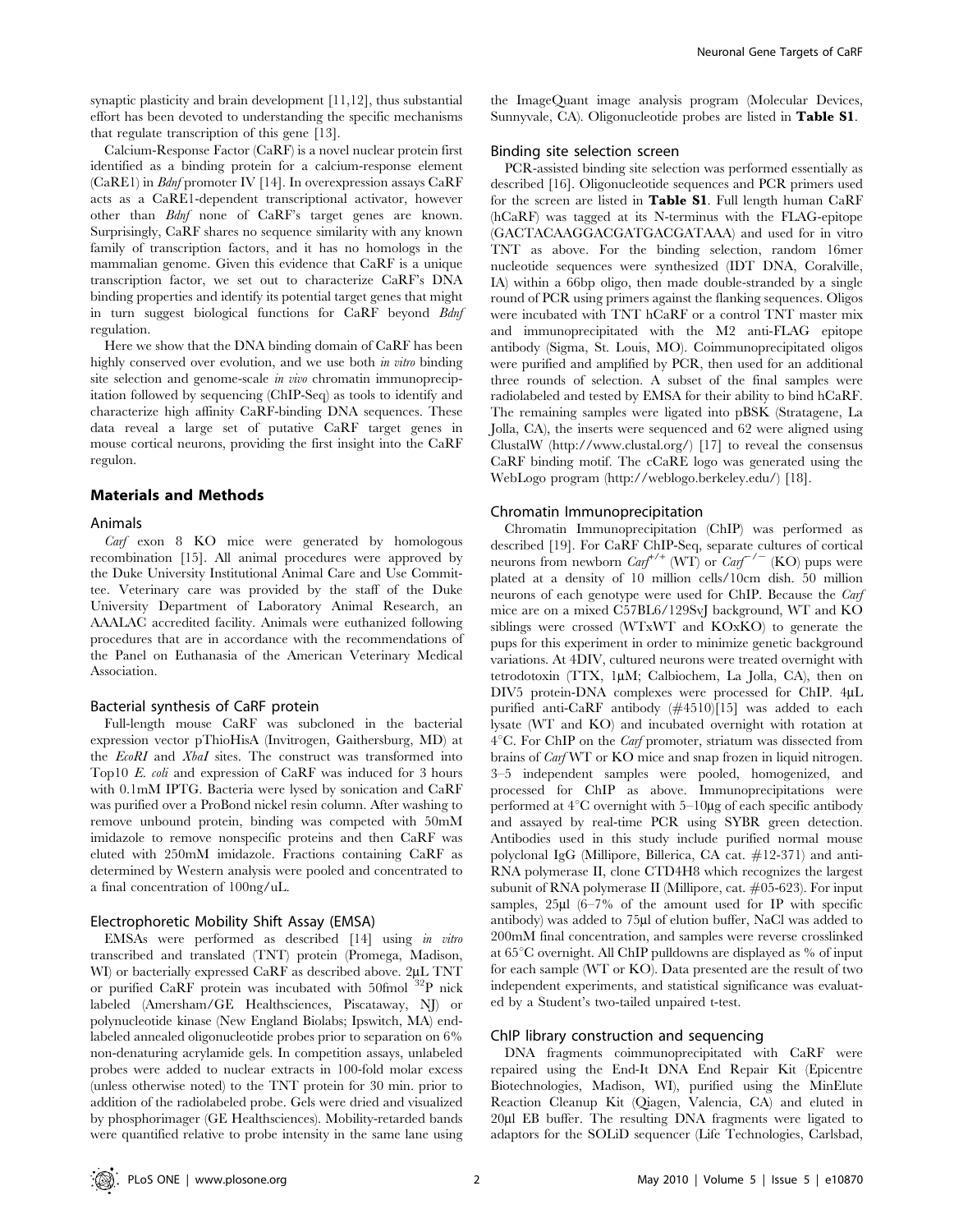CA) for 20 minutes at RT using the Quick Ligase Kit (NEB), followed by purification using the MinElute Reaction Cleanup Kit. Sequences of adaptor and barcodes can be found at http:// www.appliedbiosystems.com. The purified adaptor-ligated ChIP DNA fragments were subject to 6% native-PAGE for In-Gel PCR reaction. A gel slice containing  $175 \sim 200$ bp adaptor-ligated ChIP DNA fragments was cut and shredded. Then to add bar codes, PCR Platinum Supermix  $(100~200\mu L, Invitrogen)$ , 50pmol of PCR primers containing bar codes, 0.5µl Taq DNA polymerase (NEB), and  $0.15$ µl *Pfu* Turbo DNA polymerase (Stratagene) were added into the shredded gel slice. The adaptor-ligated ChIP DNA fragments were amplified by 15 cycles of In-Gel PCR reactions. After the PCR reaction, gel pieces were filtered out by 0.45mm filter spin column and the amplified ChIP-Seq library was purified by MinElute PCR purification kit (Qiagen). The library was purified by one more round of 6% PAGE. A gel slice containing  $200 - 250$ bp PCR products was cut and shredded, and the amplified library was extracted out of the gel by passive elution in elution buffer (1.5M ammonium acetate in  $1 \times TE$ ). Gel pieces were filtered out by filter spin column and both ChIP-Seq libraries were purified by Qiaquick PCR purification kit (Qiagen). Samples were affixed to a slide and sequenced on a SOLiD sequencer version 2. After filtering with 3bp mismatches allowed in 35bp reads, just over 5 million uniquely mapped reads (about 40% of total reads) were obtained for each library (WT and KO). The resulting sequences were formatted for alignment in the UCSC genome browser.

#### CaRF Wildtype ChIP Peak Finding

To determine CaRF-specific binding sites, we developed an algorithm to identify the sequences specifically enriched in the ChIP samples from Carf WT neurons relative to the negative control ChIP samples from Carf KO neurons. First we determined the false detection ratio by using a sliding window with a width of 240bp for every 10bp in the mouse genome. Repetitive regions are excluded from our analysis since it is impossible to assign 35bp reads uniquely to such regions [20,21]. For each window, we calculated the statistic  $D = R-N$  where R is the number of reads in the WT sample, and N is the number of reads from the negative control KO sample. By considering the marginal distributions of R and N, we note that they both can be well approximated by a Poisson distribution with parameters  $\lambda_R$  and  $\lambda_N$ , respectively. It follows that D is a Skellam distribution [22]

$$
Pr(D = d) \sim Ske(d; \lambda_R, \lambda_N)
$$
  
= exp(-( $\lambda_R + \lambda_N$ )) ( $\lambda_R/\lambda_N$ )<sup>d/2</sup> I<sub>d</sub>(2 $\sqrt{\lambda_R \lambda_N}$ ), (1)

where  $I_d$  is the modified Bessel function of the first kind of order d. The construction of the null distribution from Eq. (1) takes unequal numbers of reads in the two samples into account by shifting the mode of the distribution. To determine the number of reads required for a 240bp window to be significant, we use the local false detection rate (locFDR) framework [23]. Using this methodology, we assume that the density of  $D$ ,  $f(D)$ , can be written as the mixture  $f(D) = p_0 f_0(D) + p_1 f_1(D)$ , where  $f_0$  is the null density,  $f_1$ is the density of windows corresponding to true peaks and  $p_0+p_1=1$  with  $p_0\geq 0.9$ . The locFDR, fdr(d) is related to the more familiar FDR [24] through

$$
FDR(d) = E[locFDR(d)|D \ge d],
$$
\n(2)

where  $E$  is the expectation with respect to the mixture density  $f$ .

For a fixed threshold  $f<sub>p</sub> = 0.01$  and empirically estimated  $\lambda_R$  = 0.15273 and  $\lambda_N$  = 0.21607, we find that the critical difference is  $d_0 = 6$  fragments. Inserting the empirical distribution and the Skellam null distribution from Eq. (1), we find that the FDR is  $\sim1\times10^{-7}$ .

#### Motif Discovery

Regions of the genome determined to be specifically bound by CaRF were downloaded using the GALAXY [25] platform based on genome coordinates. Due to noise in the exact positioning of the sequence, when significantly bound sequences were found to be within 100bp of each other, the coordinates were expanded to produce one larger region. In addition, very short identified regions  $\leq$ =20bp) were discarded from the analysis because these are too short to meaningfully search for 10–15bp motifs. The remaining 144 sequences had a mean length of 112bp, a median of 100bp, and standard deviation of 79bp. These sequences were fed into the PRIORITY motif finder, which uses a Gibbs sampling strategy [26,27]. A uniform prior was used to search across CaRF bound regions on the positive and negative strand. The default parameters of 20 trials and 10,000 iterations per trial were used. A third order background model was used, although the results were robust to the use of both first and second order. Varying motif lengths were attempted to identify the correct consensus length. At motif lengths lower than 10bp, only a part of each motif resembled the CaRF consensus site. At motif lengths larger than 10bp, the information content was low at peripheral base pairs. Consistently, a significant motif was identified with score 131. As a control, a motif discovery was performed on the same number of sequences with the same length, but from nearby genomic regions. The maximum score of an identified motif in this data set over many trials was only 15, suggesting that the motif discovered in the CaRF ChIP-Seq data is highly significant.

#### Quantitative PCR

For evaluation of CaRF target gene expression, brains from single P0 pups from a *Carf* heterozygote (HET $\times$ HET) cross were removed, the cortex was dissected and rapidly frozen on liquid nitrogen, then the thawed tissue was used for RNA harvesting. For evaluation of Carf mRNA expression, brains from single P0 pups from a  $C\text{arf HET} \times \text{HET}$  cross were used for neuron culture as described above. Tail biopsies were clipped during dissection and genotyped prior to sample harvesting to identify WT and KO pups. On day 5 in culture, RNA was harvested, and cDNA was synthesized as above. All primers used in this analysis are listed in Table S1. To measure *Carf* mRNA we used primers against exons 11–12, distal to the Carf exon 8 deletion. Samples were normalized to Gapdh as a control for sample handling. Data shown for Carf are the result of measurements in 8 individual pups of each genotype. Data for other Carf target genes are the result of measurements in 4–6 individual pups of each genotype. For quantitation of chromatin immunoprecipitation of RNA polymerase II on the *Carf* gene, the primers listed in **Table S1** were used to amplify a 173bp region flanking the ChIP peaks in Carf exon 1. Statistical significance was determined by a Student's unpaired 2-tailed t-test, and  $p<0.05$  was considered significant.

#### Results

## CaRF is an evolutionarily conserved, sequence-specific DNA binding protein

Showing that a protein domain is conserved over evolution is one way of suggesting its importance for function of the protein. Sequence analysis of CaRF against build 37 of the Mus musculus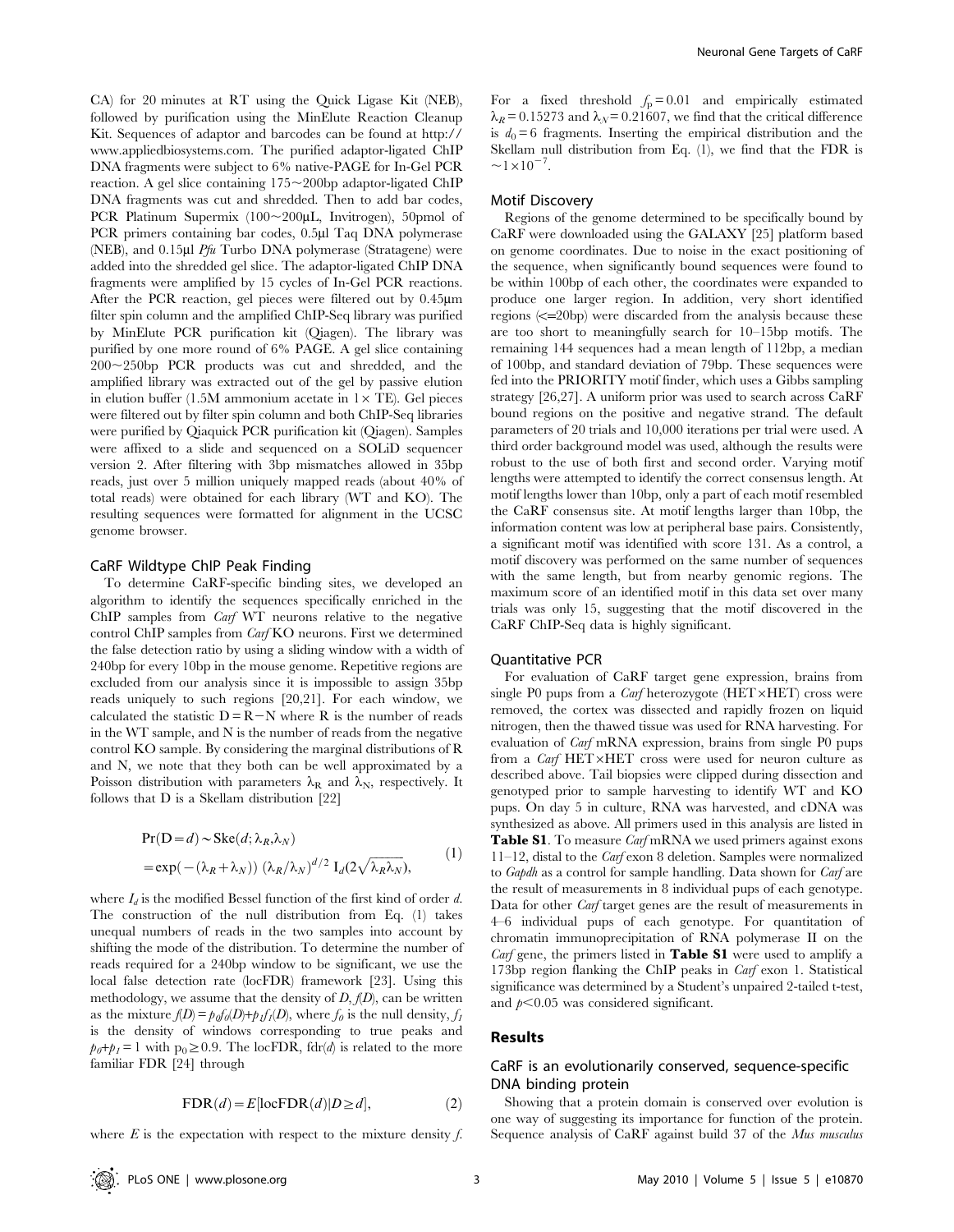genome reveals no significant homology of this protein to any other gene product. However we find gene products with significant similarity to CaRF at the amino acid level in 37 different species (Table S2), including 35 vertebrates and the deuterostome Branchiostoma floridae [28]. In all species only one gene product with similarity to CaRF can be identified. Interestingly, despite the absence of any gene products with significant similarity to CaRF in the Drosophila melanogaster or Caenorhabitas elegans genomes, a conserved CaRF ortholog is present in the genome of the cnidarian starlet sea anemone Nematostella vectensis, which diverged from the vertebrate lineage over 700 million years ago [29] (Figure 1a). Sequence



**NLS** 

Figure 1. The CaRF DNA binding domain is highly conserved across evolution. CaRF amino acid sequences were obtained from the NCBI and Ensembl databases by BLAST similarity to mammalian CaRF (Table S2). Sequences were aligned using ClustalW. a) Phylogram representing the evolutionary distances between CaRF sequences in six species. b) Percent identity and similarity among amino acids in each domain of CaRF. The diagrams are drawn to scale and show four distinct domains of CaRF [14]. From left to right these are the N-terminus (corresponding to human coding exons 1–5), the DNA binding domain and nuclear localization signal (DBD/NLS, coding exons 6–7), an intermediate domain (coding exons 8– 10), and the transcriptional activation domain (TAD, coding exons 11–14). The numbers between each pair of sequences show the percent of amino acids within that domain that are identical/conserved between that pair within each domain. Identity and conservation of amino acids were called by ClustalW, and insertions were scored as non-conserved amino acids. c) Sequence alignment of the DBD/NLS domain across all six species. Identical amino acids are highlighted black, conserved amino acids are gray and nonconserved changes are white. doi:10.1371/journal.pone.0010870.g001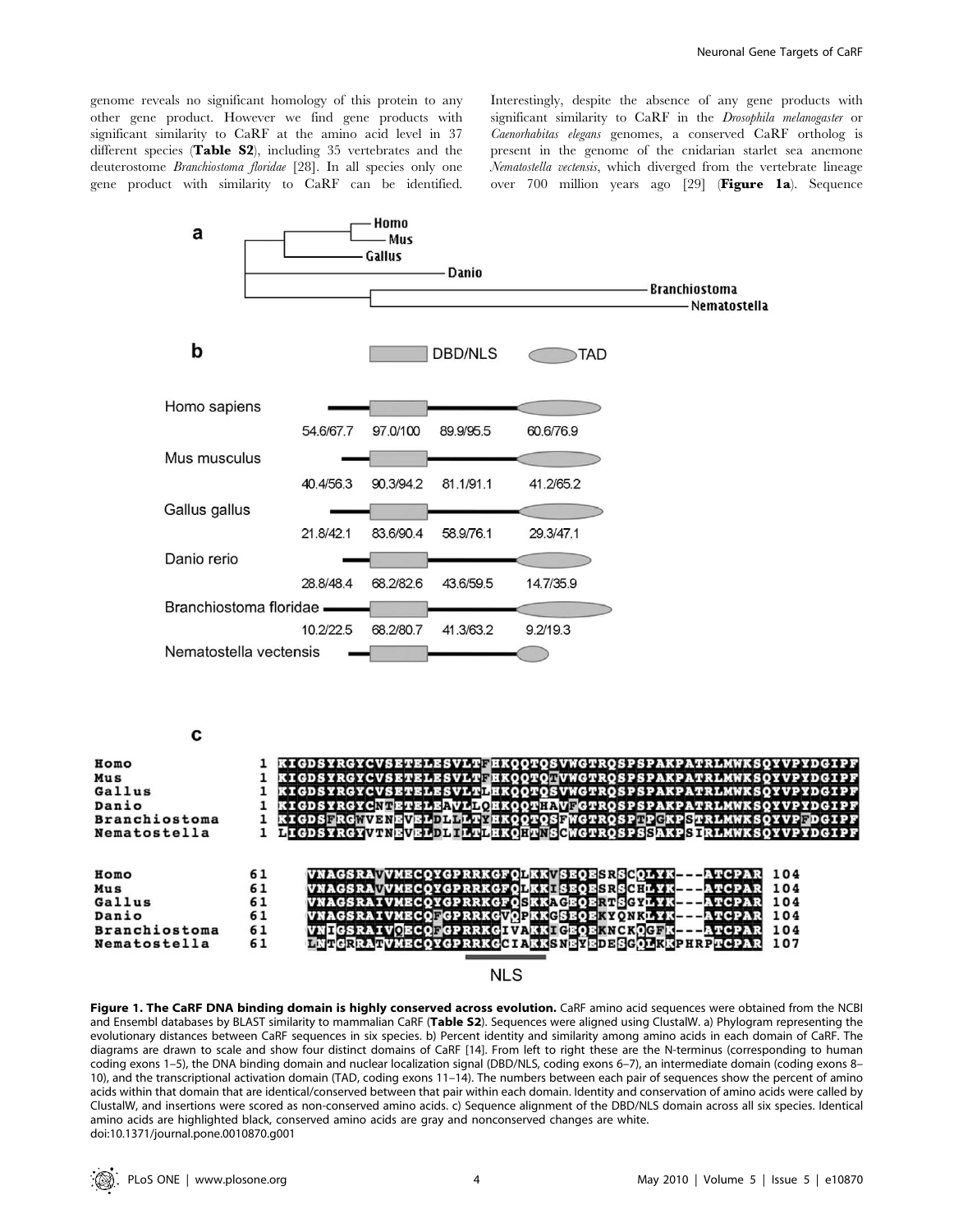conservation of CaRF orthologs is greatest within the domain required for DNA binding [14], in which 59% of the amino acids are identical across species (Figure 1b,c). A second highly conserved region aligns with amino acids 292–472 of mouse CaRF (Figure 1b), although the functions of this domain are not known.

Because CaRF does not belong to a previously known DNA binding domain protein family, we wanted to verify that CaRF is capable of binding directly to DNA in the absence of other eukaryotic cofactors. We find that His-tagged CaRF purified from E. coli binds Bdnf CaRE1 by EMSA and is competed with the same specificity as FLAG-tagged CaRF synthesized using a eukaryotic in vitro transcription and translation system (Figure 2). Specifically, the binding of CaRF to CaRE1 can be competed by addition of an excess of unlabeled wildtype CaRE1 probe, but not by the addition of a mutant CaRE1 sequence (mCaRE) that does not support calcium-dependent Bdnf transcription [14]. These data establish that CaRF is a conserved, sequence-specific, direct DNA binding protein, strongly supporting its proposed role as a transcriptional regulator.

### Characterization of a high-affinity CaRF binding motif

Although we demonstrated previously that CaRF can bind the CaRE1 element of Bdnf promoter IV [14], the full range of sequences that can be bound by CaRF was not known. To identify DNA sequences with high affinity for CaRF, we performed a PCR-assisted binding site selection screen. Following four rounds of binding site selection, EMSA analysis of the oligonucleotide pool coimmunoprecipitated with CaRF reveals a strong CaRFbinding band, whereas there is no significant binding to CaRF in a control oligonucleotide pool (Figure 3a). The oligos that coimmunoprecipitated with CaRF were cloned and sequenced, then 62 sequences (Table S3) were aligned, revealing a 12bp consensus CaRF binding motif  $(cCaRE)$  with the sequence  $5'$ -YSANAACGAGGC - 3' ( $Y = C/T$ ,  $S = C/G$ , and  $N =$ any base; Figure 3b). This sequence shares significant similarity with the CaRE1 element from the *Bdnf* gene (Figure 3c) strongly supporting our previous identification of CaRF as a CaRE1 binding protein. However in competition EMSAs, CaRF shows higher affinity for the cCaRE compared with CaRE1 (Figure 3d). Because the cCaRE motif aligns in many of our oligos with a sequence that was used to flank one side of the random 16mer sequence, it is possible that our selection does not fully represent the sequence variability that may be tolerated by CaRF. Nonetheless, these studies indicate that the cCaRE defines a new high affinity CaRF consensus binding site.

## ChIP-Seq identifies genomic binding sites of CaRF in neurons

Given this evidence that CaRF is a direct sequence-specific DNA binding protein, we wanted to find endogenous gene targets of CaRF. To identify CaRF binding sites genome-wide, we performed chromatin immunoprecipitation with an anti-CaRF antiserum from cultured Carf WT postnatal mouse cortical neurons followed by sequencing of the coimmunoprecipitated genomic DNA fragments (ChIP-Seq). Mapping these fragments to the reference genome gives a profile of the DNA regions that are enriched in the pulldown, however the challenge is to determine which of the enriched regions ("peaks") are statistically significant at a given threshold and which correspond to the genomic background. Thus a peak is defined as region that contains significantly more reads from an experimental pulldown than from a negative control. In this case, for our negative control we performed ChIP with the same anti-CaRF antiserum from neuronal cultures made from Carf KO mice, which are null for



Figure 2. CaRF binds DNA directly. Human CaRF was expressed in bacteria (E. Coli hCaRF) or synthesized in vitro by TNT (hCaRF). Rabbit reticulocyte lysate without CaRF expression was used as control. 2µL of CaRF protein or TNT control was incubated with radiolabeled CaRE1 oligos in the absence (-) or presence of a 50-fold molar excess of competing unlabeled wildtype (W) or mutant (M) CaRE1 probe. Unbound probe is at the bottom of the gel. Arrowhead indicates the complex between CaRF and CaRE1. doi:10.1371/journal.pone.0010870.g002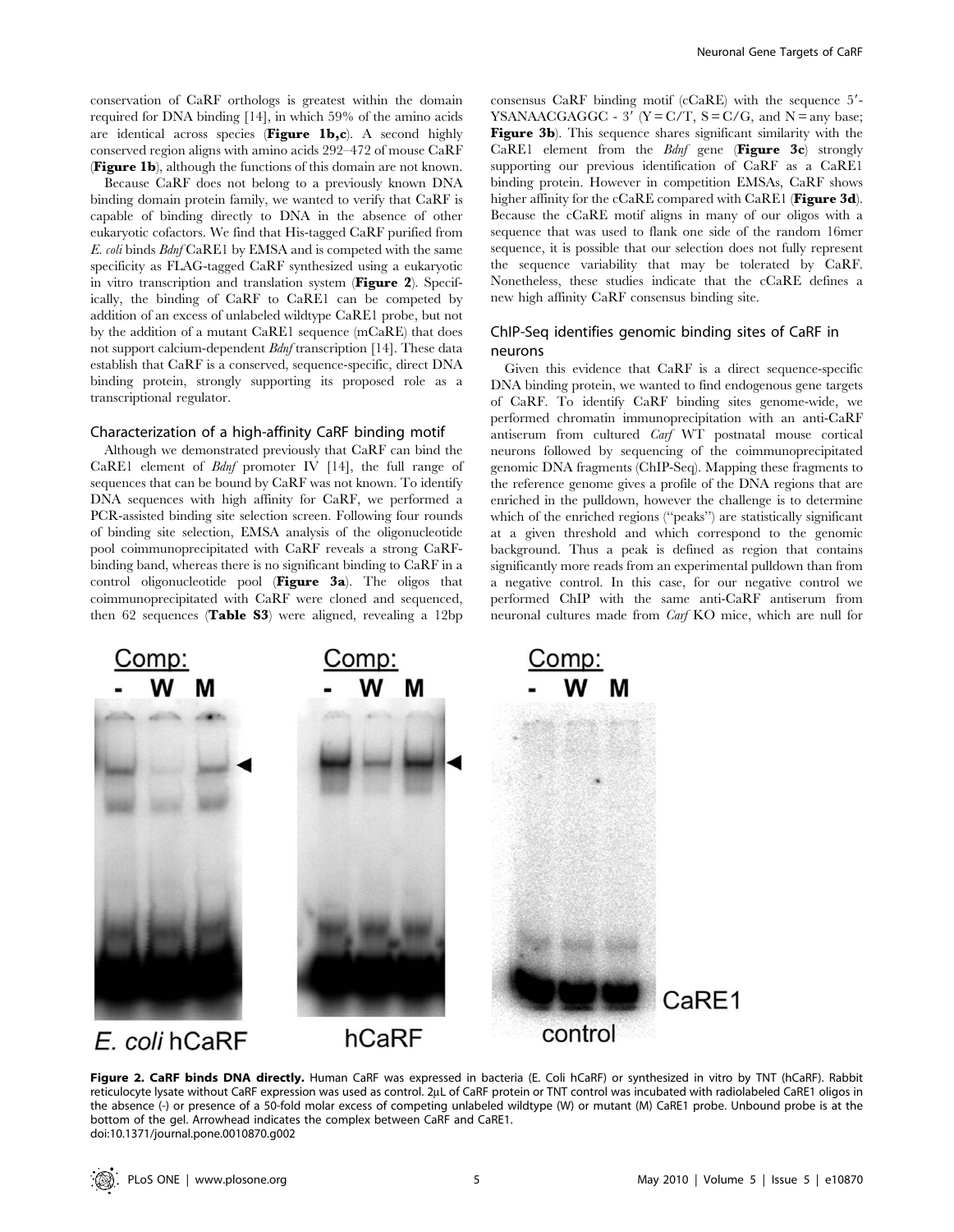

Figure 3. Identification of a consensus CaRF binding element. hCaRF synthesized by TNT (hCaRF) or control rabbit reticulocyte without CaRF (control) was used to coprecipitate oligonucleotides from a library of random 16mers. a) After four rounds of enrichment and amplification, the final pulldown from each sample was radiolabeled and mixed with hCaRF for evaluation by EMSA. Equal amounts of radiolabeled oligos are present in each pool (gray arrowhead), however a CaRF binding band is retarded only from the pool that was isolated by coprecipitation with hCaRF (black arrowhead). b) WebLogo (http://weblogo.berkeley.edu/) representation of the cCaRE consensus motif derived from the 62 sequences in Table S3. The position of the bases is indicated along the bottom from 1–16, and the height of the letters indicates the enrichment of that base at each position. If all four bases were equally likely to be present at any position, no base is indicated. c) Alignment of the cCaRE and CaRE1 motifs. Black indicates bases that are conserved between the elements, and gray shows bases that vary.  $Y = C/T$ ,  $S = C/G$ , and  $N =$  any base. d) Comparison of the affinity of CaRF for CaRE1 and cCaRE. A constant amount of hCaRF was bound to radiolabeled CaRE1 (B) or cCaRE (C) probes and the relative affinity of the interactions were assessed by competition EMSA upon the addition of a 150, 100, or 50-fold molar excess of unlabeled CaRE1 probe. The band retarded upon CaRF binding is indicated by the arrowhead. doi:10.1371/journal.pone.0010870.g003

CaRF protein. Independent libraries were constructed from the genomic DNA coimmunoprecipitated from the WT and KO cells, and genomic regions specifically bound by CaRF (CaRF ChIP peaks) were identified using the statistical algorithm described in detail in the Methods section.

176 CaRF ChIP peaks ranging in size from 10–630bp were identified genome-wide (Table S4). 128 of the 176 peaks  $(73\%)$ are within 10kB of an annotated gene, and 60/128 (47%) of these are within 1kB of the annotated transcriptional start site (TSS). Graphing the position of each of these peaks relative to the TSS shows an enrichment in the 200bp just  $5'$  to the TSS (**Figure 4**). This positional information demonstrates a highly significant enrichment of proximal gene promoters in the CaRF ChIP peaks relative to their overall representation in the genome, raising the possibility that CaRF may contribute to transcriptional regulation of nearby genes.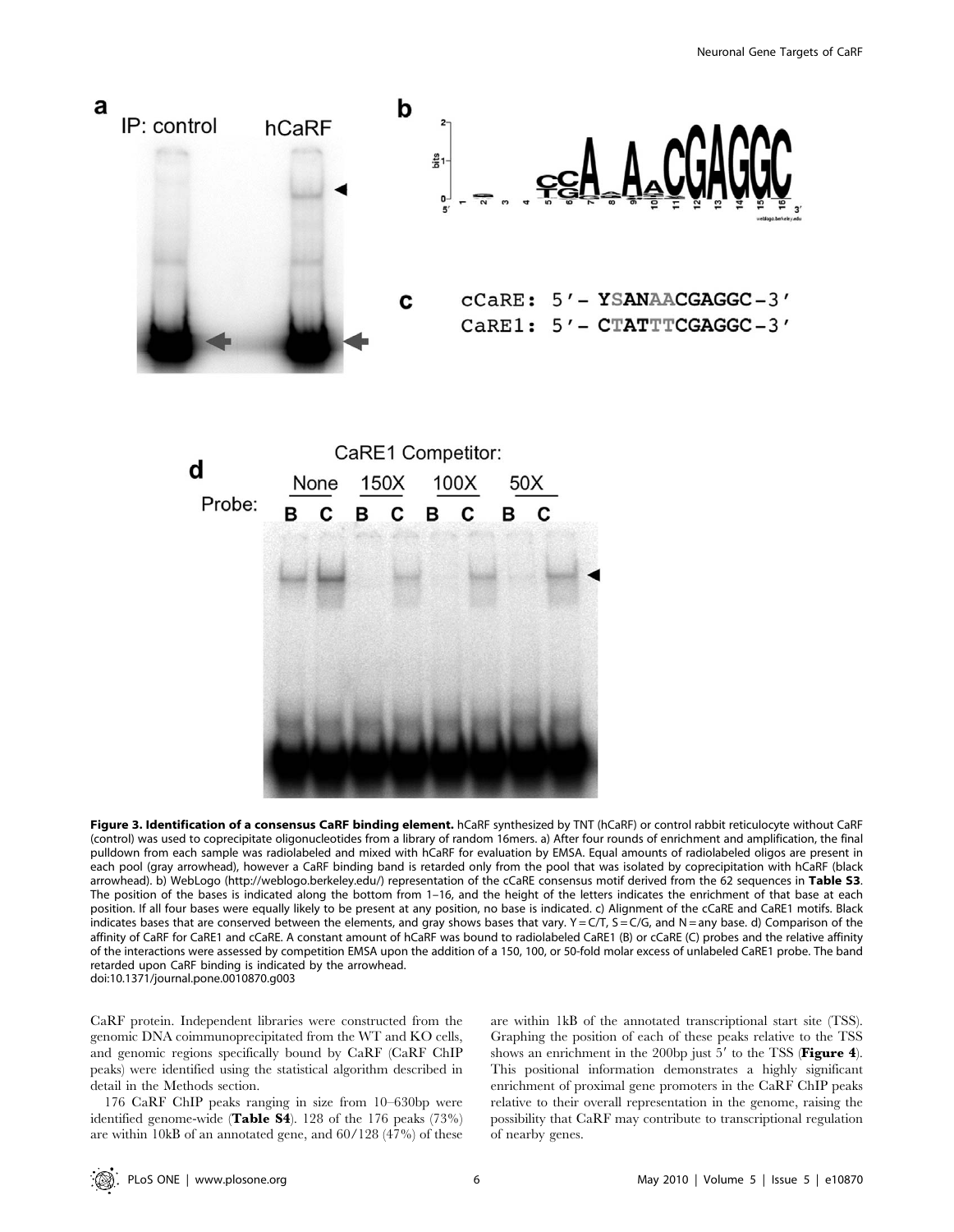

**Position relative to TSS** 

Figure 4. CaRF ChIP-Seq peaks are enriched near transcription start sites. The ChIP peaks from Table S4 were viewed in the UCSC genome browser (http://genome.ucsc.org) and the distance from the center of each peak to the nearest annotated transcription start site (TSS) was calculated. For the 60 peaks within 1kB of a TSS we tallied the number within each 100bp. The arrow shows the position of the TSS. doi:10.1371/journal.pone.0010870.g004

To determine if the ChIP peaks contain a CaRF binding motif, we extracted the sequences of the 176 CaRF ChIP peaks and subjected them to analysis using the PRIORITY motif finder, which can be used to detect statistically significant common short sequences within a set [26,27]. 32 ChIP peaks smaller than 20bp were eliminated from the analysis because they are too short to be searched. This analysis found a common 10bp sequence motif in 138 of the 144 sequences examined (Table S4). The motif extracted from this set of sequences (ch $CaRE$ ) has the sequence  $5'$ -RRARYGAGGC-3',  $(R = A/G,$  and  $Y = C/T$ ) (Figure 5a). This sequence is strikingly similar to the high affinity  $cCaRE$  (5'-YSANAACGAGGC-3') and the CaRE1 (5'-CTATTTC- $GAGGC-3'$ ) CaRF binding sequences (Figure 5d), strongly suggesting that the ChIP peak regions contain high affinity binding sites for CaRF.

To characterize CaRF binding to the chCaRE sequences, we first tested the ability of CaRF to bind the specific chCaRE motif (5'-AAAGCGAGGC-3') found in a CaRF ChIP peak from the promoter of the Camk2n1 gene (camCaRE, Figure 5d). Recombinant CaRF binds the camCaRE as evidenced by retardation of the radiolabeled camCaRE probe by EMSA (Figure 5b). This association is fully competed by addition of an excess of unlabeled camCaRE or cCaRE but not by addition of excess unlabeled



|  | $CCARE: 5 = ISMNALCGAGGC - 3$    |
|--|----------------------------------|
|  | $mCARE: 5' - CTTCCGCCAGGC-3'$    |
|  | RRARYGAGGC-3'                    |
|  | $AAAGCGAGGC - 3'$                |
|  | $chCaRE: 5'$ –<br>$camCARE:5'$ – |

Figure 5. Identification and characterization of a conserved CaRF-binding motif in the CaRF ChIP-Seq peaks. a) WebLogo (http:// weblogo.berkeley.edu/) representation of the 10bp motif discovered by the PRIORITY motif finder in the ChIP peak sequences. The height of each letter represents the enrichment of that base at each position. If all four bases are equally represented, no base is shown at that position. b) Competition EMSA analysis of CaRF binding to the consensus chCaRE motif in the ChIP peak of the Camk2n1 gene (camCaRE). Arrow indicates the CaRF-camCaRE complex, and the right triangles indicate increasing concentrations (50 or 100 fold molar excess) of the unlabeled competitor probes. c) Competition EMSA analysis to examine the relative importance of each base across the 10bp chCaRE motif. Recombinant CaRF was incubated with radiolabeled camCaRE in the absence (-) or presence of a 50 or 100-fold molar excess of unlabeled competitor probes. The right triangle indicates increasing competitor concentrations. Competitor probes were based on the camCaRE sequence (AAAGCGAGGC) with the indicated changes at each position (e.g. 1G has a G rather than an A at position 1 of the motif while the rest of the motif is unchanged). Degenerate code: Y = C/T, N = A,C,G, or T, B = C,G, or T, R = A/G, H = A, C, or T, D = A, G, or T. d) Alignment of the cCaRE, mCaRE, chCaRE, and camCaRE sequences. The mCaRE, which fails to bind CaRF, differs from the CaRF binding sequences at 5 positions, which are shown in gray. Degenerate bases are as described above along with  $S = C/G$ . doi:10.1371/journal.pone.0010870.g005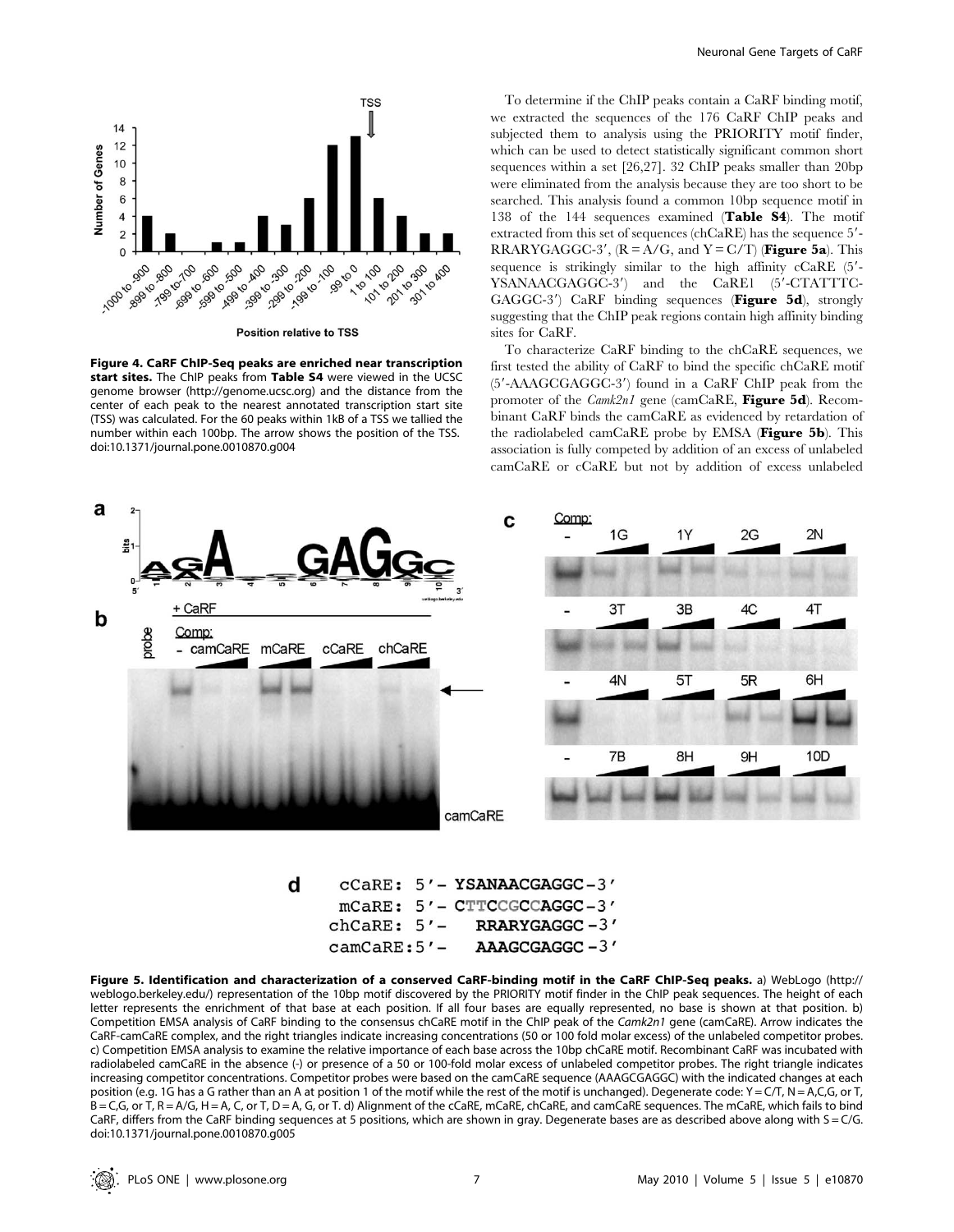mutant mCaRE, demonstrating sequence-specific binding of CaRF to the camCaRE probe. Importantly, the association of CaRF with the camCaRE is also strongly competed by a probe representing the chCaRE motif despite the presence of degenerate bases at positions 1,2,4, and 5.

To further understand the relative importance for CaRF binding affinity of specific bases at each position across the chCaRE motif, we changed each base in the camCaRE motif one at a time and tested the ability of the changed motifs to compete CaRF binding to camCaRE by EMSA (Figure 5c). Consistent with the evidence that there was little sequence variability in the chCaRE sequence at positions 3, 6, 7, and 8 (**Figure 5a**) switching the base at any of these positions essentially eliminated the ability of the altered oligo to compete the binding of CaRF to the camCaRE (Figure 5c). These data reveal that CaRF has a strong requirement for an A at position 3, and GAG at positions 6, 7, and 8 of the chCaRE. Changing the bases at positions 1, 9, or 10 partially impaired the ability of oligos to compete with CaRF (Figure 5c). These data suggest CaRF has a weak requirement for specific bases at positions 1, 9, and 10, consistent with the fact that the preference for a specific base at these positions in the chCaRE motif was lower than at positions 3, 6, 7, and 8 (Figure 5a). Finally, changing the bases of the camCaRE at positions 2, 4, and 5 had a limited effect on the ability of these oligos to compete for the binding of CaRF (Figure 5c), indicating that CaRF has little preference for the specific bases at these positions.

By comparing these sequence requirements at each position across the camCaRE to the sequences of the individual chCaRE sites identified in each of the ChIP peaks (Table S4), we estimated the likelihood that CaRF would bind by EMSA to each individual chCaRE motif. Strikingly, 45% of the peaks (62/138) contain a chCaRE sequence that we predict would bind with high affinity to CaRF, while an additional 19.5% (27/138) have sequences that we predict would bind with lower affinity. Only 35.5% of the chCaRE sequences (49/138) have sequences that we predict would show no significant affinity for CaRF by EMSA. Whether CaRF may bind to other sequence motifs in these ChIP peaks or whether CaRF may bind these variant chCaRE motifs in collaboration with a binding partner remains unknown. Nonetheless, taken together these data provide strong evidence to suggest that the ChIP peaks represent sites of high affinity CaRF binding to neuronal genomic DNA in vivo.

## Functional analysis of CaRF ChIP targets

We next asked whether examination of the set of putative CaRF target genes could suggest potential functions for CaRF in neurons. Statistical analysis of the representation of Gene Ontology (GO) terms for the genes on this list was conducted using GOstat (http://gostat.wehi.edu.au). This analysis revealed two statistically significant overrepresented GO categories (Table 1). The first, proline translase activity, contained only two genes from the list of putative CaRF targets and thus was not considered further. By contrast, there are 15 genes from the list of genes with CaRF ChIP peaks that fall into the second category, phosphorous metabolism. 13 of these gene products are kinases or phosphatases that are also included in a closely related GO category, post-translational protein modification. This category approached significance for overrepresentation and contained 4 additional genes from the CaRF ChIP list whose products regulate protein ubiquitination, SUMOylation, and sulfonation. Finally, 6 of the putative CaRF target genes were not part of a defined GO category but caught our attention for their involvement in calcium-dependent signaling events. These genes are interesting Table 1. GOstat analysis of putative CaRF targets.

| <b>GO Category</b>                               | Genes               | $p$ value |
|--------------------------------------------------|---------------------|-----------|
| <b>Proline translase activity</b>                | Eprs                | 0.00956   |
| GO:004827                                        | Pars <sub>2</sub>   |           |
| GO:0006433                                       |                     |           |
| <b>Phosphorous Metabolism</b>                    | Acp1                | 0.00956   |
| GO: 0006783                                      | Atp5d               |           |
| GO:0006796                                       | Atp6c0e             |           |
|                                                  | Dyrk2               |           |
|                                                  | Epha3               |           |
|                                                  | Epha6               |           |
|                                                  | Ikbke               |           |
|                                                  | Limk <sub>2</sub>   |           |
|                                                  | Map3k3              |           |
|                                                  | Map4k4              |           |
|                                                  | Mark3               |           |
|                                                  | Prkar <sub>1a</sub> |           |
|                                                  | Ptpre               |           |
|                                                  | Ptprs               |           |
|                                                  | Srpk2               |           |
| <b>Post-translational</b>                        | Chst8               | 0.058     |
| protein modification                             | Fbxl20              |           |
| GO: 0043687                                      | Park <sub>2</sub>   |           |
|                                                  | Pias4               |           |
| (also includes 13 genes from the category above) |                     |           |
| <b>Calcium signaling</b>                         | Cacng <sub>2</sub>  | N/A       |
| (not a GO category)                              | Caly                |           |
|                                                  | Camk2n1             |           |
|                                                  | Camsap111           |           |
|                                                  | Camta1              |           |
|                                                  | Syt1                |           |

doi:10.1371/journal.pone.0010870.t001

in light of our previous observation that the transcriptional activity of CaRF can be modulated in a neuronal and calcium-selective manner [14], because they suggest that CaRF may act not only downstream, but also upstream of calcium signaling in neurons. Taken together these data predict that CaRF may play an important role in regulating neuronal intracellular signaling pathways.

We observed that a CaRF ChIP peak overlaps exon 1 of the *Carf* gene itself (**Figure 6a**), raising the possibility that, like many other eukaryotic transcription factors [30], CaRF might regulate its own expression. In addition to the chCaRE motif identified by the PRIORITY motif finder, we found a second chCaRE-like site within this ChIP peak (Figure 6b). Probes containing either of these motifs are capable of competing the binding of recombinant CaRF to the cCaRE in an EMSA, although the PRIORITYidentified site has higher affinity for CaRF (Figure 6c). To test whether CaRF might transcriptionally regulate its own expression in vivo, we took advantage of the fact that the Carf KO mice lack only a single exon of this gene (exon 8)[15]. Although no functional CaRF protein is detected in the KO mice, Carf mRNA is still transcribed. Quantitative PCR of Carf using primers distal to the exon 8-deleted region reveal that Carf mRNA expression is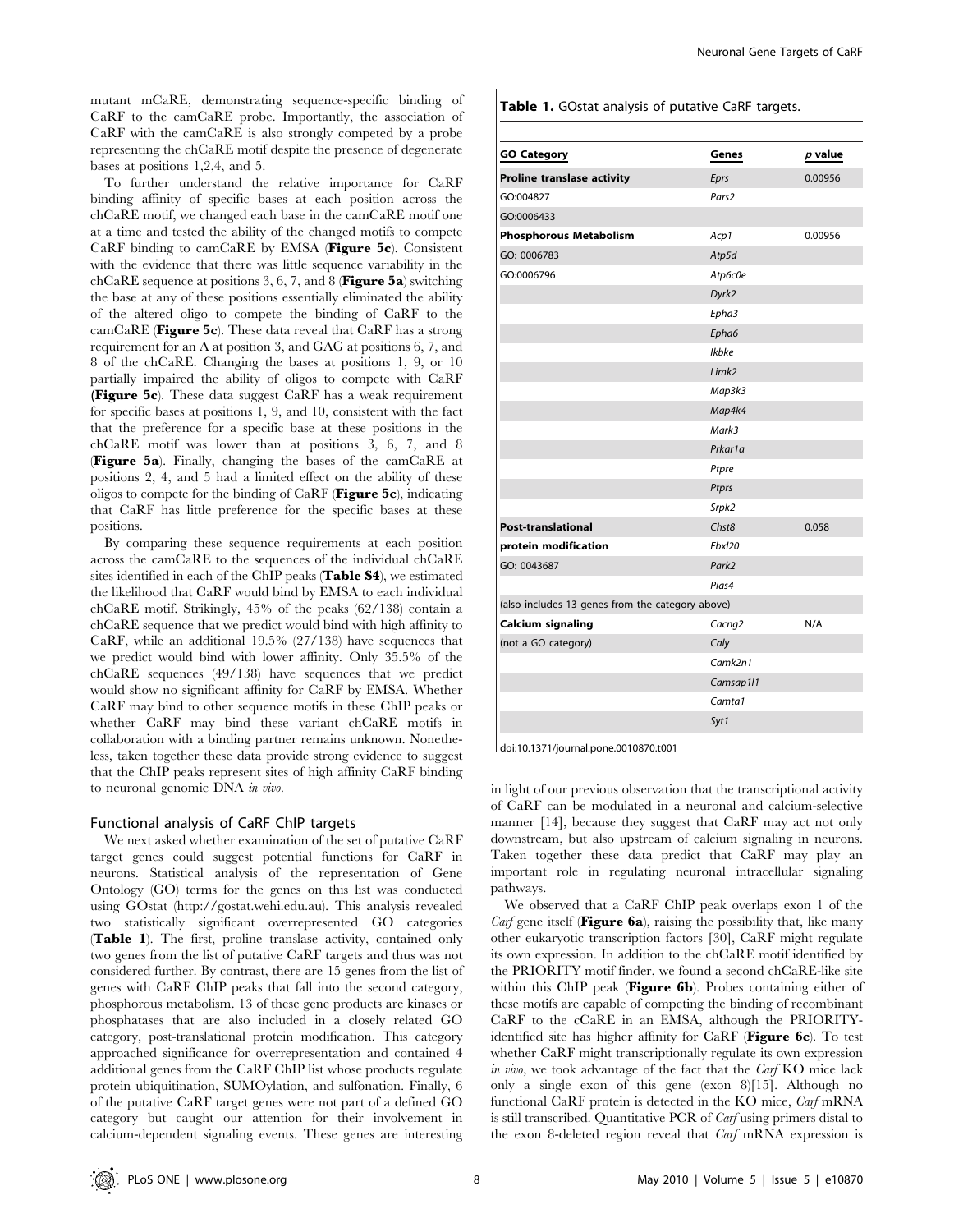

Figure 6. CaRF regulates Carf transcription in neurons. a) Primary data from the UCSC genome browser (http://genome.ucsc.edu) showing the CaRF ChIP peak overlapping exon 1 of the Carf gene. b) Position of CaRF-binding motifs in the CaRF ChIP peak from the Carf gene. Capital letters denote exon 1. The underlined sequences show the two potential CaRF-binding motifs. The more 3' motif in intron 1 was identified by the PRIORITY motif finder. c) Competition EMSA analysis demonstrates that CaRF can bind both motifs in the Carf ChIP peak. Recombinant CaRF was bound to a radiolabeled cCaRE probe in the absence (-) or presence of a 100-fold molar excess of competitor probes. Arrow indicates the CaRF-cCaRE complex. Unlabeled probes used as competitors are listed across the top. d) Expression of Carf mRNA in a Carf exon 8 KO mouse. Cortical neurons from individual P0 WT or CaRF exon 8 deleted (KO) mice were cultured for 5 days, treated with 1µM TTX overnight, then RNA was harvested for cDNA synthesis and quantitative PCR. Carf mRNA was detected with primers against exons 11-12 distal to the deleted region in Carf. Carf mRNA expression was normalized for expression of Gapdh in the same sample to control for sample handling. e) Chromatin immunoprecipitation for RNA polymerase II on the Carf promoter. Carf promoter DNA co-precipitated with an anti-RNA polymerase II antibody or control IgG was quantitated by Q-PCR, and normalized as a percent of signal in the input DNA. Bars show the mean and error bars show SEM. \* $p$ <0.05. doi:10.1371/journal.pone.0010870.g006

significantly elevated in the absence of CaRF protein (WT = 1±0.059, KO = 1.37±0.089,  $n = 8$ /genotype,  $p = 0.036$ ; Figure 6d). Consistent with the possibility that this enhanced Carf RNA expression is due to increased transcription of the Carf gene, as opposed to a change in RNA stability, we also find an increase in RNA polymerase II association with the Carf promoter in *Carf* exon 8 KO mice (WT =  $2.26 \pm 0.06$ , KO =  $3.05 \pm 0.06$ ,  $n = 2$ /genotype,  $p = 0.0125$ , **Figure 6e**).

To determine whether other genes that contain CaRF ChIP peaks also show altered expression in the absence of functional CaRF protein, we compared the expression of 13 of the genes from Table 1 between the brains of newborn Carf WT and KO mice (Figure 7). Expression of 8 of these gene products was significantly different between WT and KO brains, with 4 genes showing significantly higher expression in WT compared with KO, while 4 showed significantly lower expression in WT compared with KO. These data demonstrate that CaRF is required for proper expression of a least a subset of the gene products that neighbor the CaRF ChIP peaks.

#### **Discussion**

CaRF was first cloned in a yeast one-hybrid screen based on its ability to bind to the CaRE1 calcium-response element of the Bdnf gene [14]. Further characterization verified that CaRF is a nuclear protein and that overexpression of CaRF drives CaRE1 dependent transcription, however mapping of the domain of CaRF required for binding to CaRE1 revealed that this region shares no sequence homology with any known family of DNA binding domain proteins. This was intriguing because most transcription factors are part of large families defined by the homology of their DNA binding domains, whereas our data suggested that CaRF is unique.

To gain more insight into the importance of the CaRF DNA binding domain, we first asked whether this region has been conserved over evolutionary time. We identified conserved CaRF orthologs from 35 vertebrates, a deuterostome, and the cnidarian Nematostella vectensis. We did not find any evidence for CaRF orthologs in plant genomes, suggesting that CaRF co-evolved with the development of animal-specific functions, which include processes such as cell-cell adhesion, cell signaling, and synaptic transmission. Nor, intriguingly, were any orthologs identifiable in the completed genomes of C. elegans or D. melanogaster despite the fact that these organisms evolved after  $N$ . vectensis. The reasons for this are unclear, although it has been observed that the genome of N. vectensis has a gene repertoire, intron-exon structure and gene linkage map that is more similar to that of vertebrates than to flies or nematodes [29]. Importantly we find only one gene with any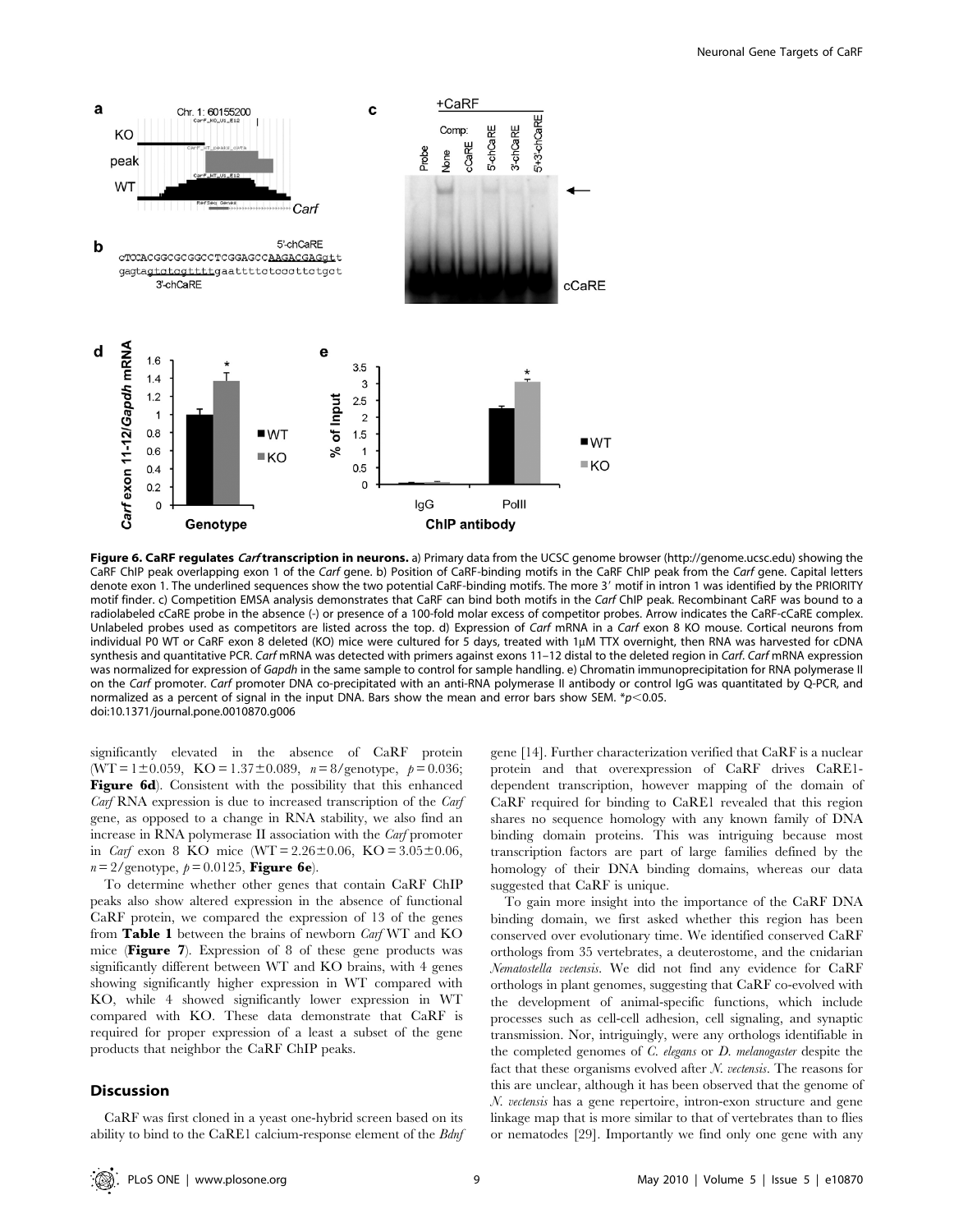

Figure 7. Altered expression of a subset of the putative CaRF target genes in Carf knockout mice. RNA from P0 cortex of Carf WT or KO was processed for quantitative PCR using primers against a subset of the putative CaRF target genes. In each case, mRNA expression was normalized for expression of Gapdh in the same sample to control for sample handling. Data are displayed as expression in KO brains relative to expression in WT brains. A value of 1 indicates no difference in expression, whereas values less than 1 indicate reduced expression in KO compared with WT, and values greater than 1 indicate increased expression in KO compared with WT.  $n = 4$ –6 for each genotype. Bars show the mean and error bars represent S.E.M.  $*p<$ 0.05 for KO compared with WT. doi:10.1371/journal.pone.0010870.g007

similarity to CaRF in each species, confirming that CaRF is unlikely to be part of a larger transcription factor family. By aligning these sequences, we show that the DNA binding domain of CaRF has been highly conserved across hundreds of millions of years of evolution, strongly suggesting that CaRF has a conserved function as a DNA binding protein. Given our evidence that CaRF binds directly to DNA, and the fact that DNA binding domains are otherwise some of the best understood protein structures, it will of great interest in the future to determine the structure of the CaRF DNA binding sequence to understand this novel domain.

We took two complementary approaches to identifying CaRF binding sites. First we conducted a PCR-assisted binding site selection screen in vitro which identified a 12bp high-affinity CaRF-binding motif (cCaRE). In an independent set of experiments, we identified a highly similar motif (the 10bp chCaRE) when we aligned the fragments of neuronal genomic DNA that specifically coimmunoprecipitated with CaRF by ChIP. The chCaRE motif was found in 78% of the 176 CaRF ChIP peaks, and by testing the requirement for each degenerate base across the chCaRE motif we provide evidence that CaRF is likely to show affinity for at least 64.5% of the variant chCaRE motifs in vitro. These data raise the question of whether CaRF also directly associates with the other 35.5% of the ChIP peaks that contain base changes in key positions within the chCaRE motif, as well as those that lack a sequence with any similarity to the cCaRE.

Transcription factors vary in their requirement for a consensus motif to guide their selection of genomic binding sites [5]. For example, consensus binding motifs are highly enriched in genomic binding sites for the transcriptional repressor REST [7], whereas other factors, including the neuronal activity-regulated transcription factor CREB, are frequently found bound to regions that lack a consensus binding sequence [8]. In the case of CaRF, one

possibility is that in addition to cCaRE-like sequences, CaRF may directly bind additional distinct sequence motifs that were not identified in our binding site selection screen. A recent comprehensive analysis of DNA binding preferences conducted for a large group of transcription factors revealed that approximately half of these factors recognized multiple distinct sequence motifs, indicating that DNA binding preferences of transcription factors may be more flexible than previously realized [31]. It is also possible that the association of CaRF with peaks that lack consensus binding sites is indirect. Protein-protein interactions can recruit transcription factors to regions that lack consensus binding motifs either through an association that depends solely on the binding of the interacting factor to DNA, or by cooperative binding between the transcription factor of interest and the interacting factor in a manner that changes the affinity of the transcription factor for non-consensus DNA motifs [5]. It would be particularly interesting if CaRF were recruited to consensus and non-consensus binding sites through distinct mechanisms, as this would imply a potential means to differentially regulate the expression of subsets of CaRF target genes.

GOstat analysis of the genes that neighbor the CaRF ChIP peaks revealed overrepresentation of gene products involved in signaling pathways, suggesting the possibility that CaRF-dependent transcription may modulate intracellular states in neurons. Interestingly, the known functions of these gene products suggest possible mechanisms through which CaRF could contribute to experience-dependent synaptic development and plasticity. For example the Eph family receptor tyrosine kinases Epha3 and Epha6 are regionally expressed in the developing brain, where they play important roles in neural patterning [32]. Within the visual system, EphA signaling has been shown to cooperate with neural activity in the refinement of the synaptic connections that are required for the establishment of topographic maps in both the thalamus and the visual cortex during development [33,34]. In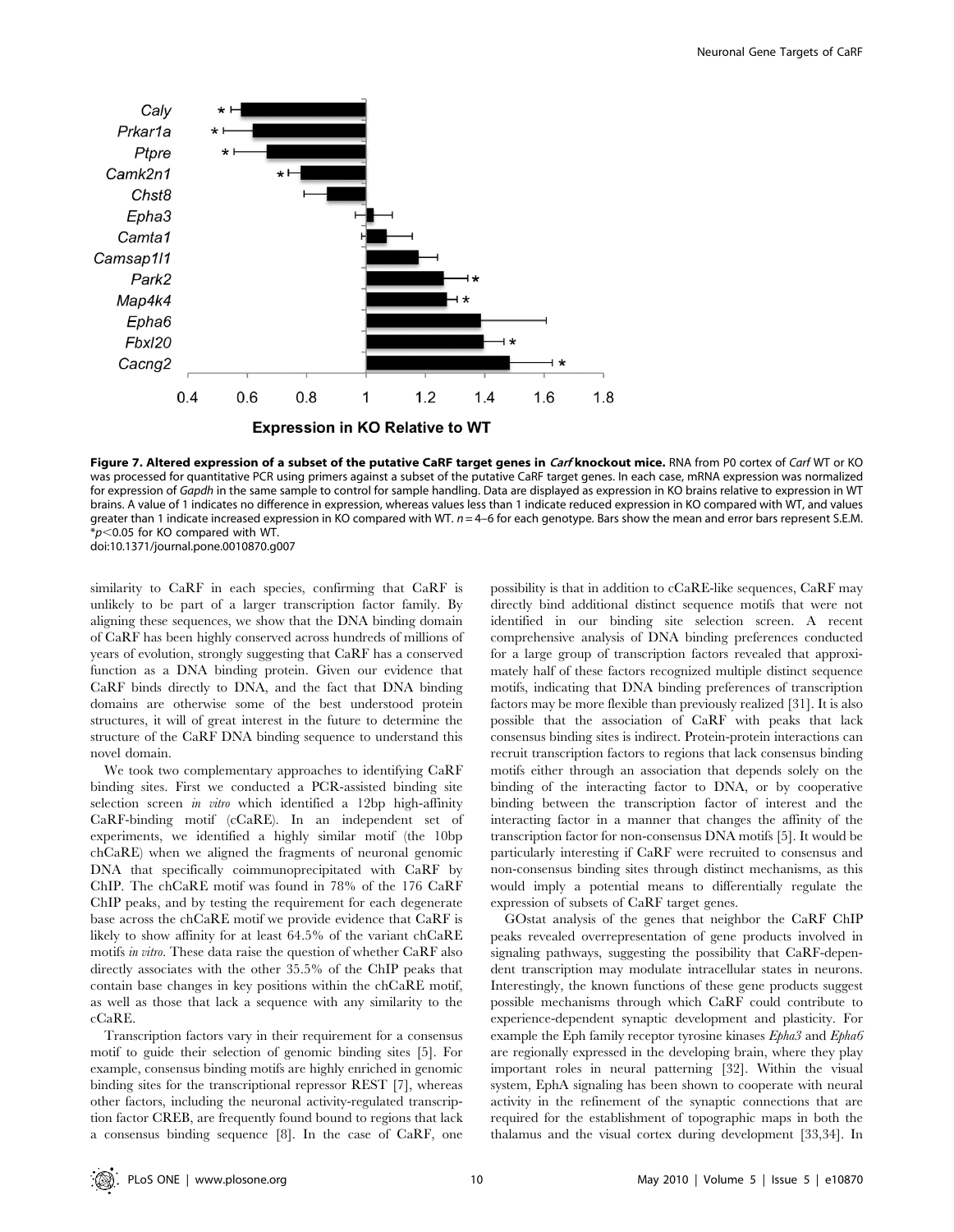addition, among the putative CaRF target genes that are related to calcium signaling, the proteins encoded by Caly (Calcyon) and Cacng2 (Stargazin) contribute to the regulation of AMPA-type glutamate receptor trafficking to synapses [35,36] suggesting a possible mechanism by which CaRF-dependent transcription could modulate the strength of excitatory synapses. These data are particularly exciting in light of our findings that adult Carf KO mice show abnormalities in several tests of learning and memory [15]. Specifically these mice display impaired extinction of context-dependent fear conditioning as well as reduced remote memory retention in a novel object recognition task. Performance in both of these memory tests is thought to depend on experiencedependent changes in cortical synaptic function [37,38]. Whether activity-dependent plasticity of glutamatergic synapses is altered in the Carf knockout mice, and whether any the gene products identified in this study contribute to the memory phenotypes in these mice, will be interesting questions to explore.

Despite the evidence for the enrichment of functional pathways among the putative CaRF targets, it remains possible that our list of genomic CaRF binding sites is incomplete. To ensure the specificity of ChIP using the anti-CaRF antibody, we sequenced ChIP libraries made from both Carf WT and KO neurons then developed a statistical method to identify only those genomic regions significantly enriched in the pulldown from the WT cells. This method of analysis yielded a relatively small number of peaks compared with other genome-scale ChIP studies [7,39,40], suggesting that by setting our parameters to define a stringent threshold for peak detection we may have increased the likelihood of false negatives. For example, we did not find a CaRF ChIP peak in promoter IV of the Bdnf gene, which could indicate either that CaRF was not bound to Bdnf CaRE1 under the conditions used in this study or that this interaction was undetectable for technical reasons. In addition, despite the evidence that the transcriptional activity of CaRF can be acutely enhanced by the activation of Ltype voltage gated calcium channels in neurons [14], we did not find extensive overlap between the list of putative CaRF target genes (Table S4) and several large published sets of neuronal activity-dependent genes [19,41,42].

Nonetheless, we have demonstrated that at least a subset of the putative CaRF target genes show altered expression in the brains of Carf KO mice, demonstrating that CaRF expression is important for their proper regulation. It is interesting that whereas in heterologous overexpression assays CaRF acts as a CaRE1 dependent transcriptional activator of a *Bdnf* promoter IVluciferase reporter [14], the data presented in Figure 6d and Figure 7 demonstrate both up- and down-regulation of genes with CaRF ChIP peaks in the *Carf* KO mice. Although loss of CaRF may indirectly elevate gene expression, because the genes we have assayed here directly neighbor sites of CaRF binding in vivo, these data raise the possibility that CaRF acts as a direct repressor of a subset of its target genes. The functions of many transcriptional regulators are highly context dependent, and can be influenced by cell type [43], post-translational modifications [44,45], protein-protein interactions [46], as well as the local chromatin environment [47]. The molecular mechanisms by which CaRF regulates transcription are not fully understood, however our previous overexpression experiments indicated that the C-terminal region of CaRF was required for its ability to activate the Bdnf promoter IV reporter plasmid [14]. In this context it is interesting that in addition to producing full-length Carf transcripts, we have found that the Carf locus also encodes a C-terminally truncated Carf variant through the use of an alternative polyadenylation site in the intron just following the exons that encode the DNA binding domain [15]. This variant is

expressed in brain and is predicted to bind DNA but not to activate transcription. Thus the short variant of CaRF could potentially act as an endogenous dominant negative of CaRFdependent transcription. Our antibody was raised against the complete CaRF protein and will immunoprecipitate both forms of CaRF, and importantly both the short and the long variants of CaRF are absent in our KO mice [15]. However whether different CaRF variants are recruited differentially to different regions of the genome, and whether either form of CaRF can actively repress transcription remains to be tested. In conclusion, by continuing to combine the analysis of gene expression in our Carf KO mouse with the identification of genomic binding sites of CaRF presented here we expect these data will provide a crucial starting point for a detailed study of the molecular mechanisms that regulate CaRFdependent transcription in neurons.

#### Supporting Information

Table S1 Oligonucleotides used in this study.

Found at: doi:10.1371/journal.pone.0010870.s001 (0.07 MB DOC)

Table S2 CaRF orthologs. CaRF orthologs were identified by BLAST search for translated nucleotide sequences with high similarity to Mus musculus CaRF. Orthologs from 37 species were identified, and accession numbers are listed below. ENS sequences are from Ensembl (http://www.ensembl.org) and XM, XR, and NR sequences are from NCBI (http://www.ncbi.nlm.nih.gov/ entrez).

Found at: doi:10.1371/journal.pone.0010870.s002 (0.04 MB DOC)

Table S3 Identification of a high affinity CaRF binding motif by PCR-assisted site selection. Oligos selected after four rounds of coimmunoprecipitation with CaRF were cloned in the vector pBluescript and sequenced. 62 sequences were aligned and the best fitted 16bp motif is shown for each clone. Capital letters indicate bases within the random 16mer sequence and lower case letters indicate the flanking sequences.

Found at: doi:10.1371/journal.pone.0010870.s003 (0.04 MB DOC)

Table S4 Genomic locations of CaRF ChIP peaks and identification of a conserved in vivo CaRF binding motif. Peak files derived from the CaRF ChIP were loaded into the UCSC browser to analyze genomic location. Location denotes the chromosomal position of each peak. The peak start and end numbers are in reference to build 37 of the Mus musculus genome (mm9, July 2007; http://genome.ucsc.edu). The nearest annotated gene within 10kB of the ChIP peak is listed under Gene Symbol. The Motif column shows the sequence of the common 10bp motif found by PRIORITY analysis of the ChIP peak sequences. The sequences not included in the analysis are marked ''too short'', and sequences analyzed that did not contain a conserved motif are marked ''none.'' Finally based on in vitro analysis of CaRF's tolerance for base pair changes across the motif as shown in Figure 5c, we predicted the affinity of CaRF for each of the motif sequences by EMSA. Motifs with base pair changes in positions 3, 6, 7, or 8 are denoted as ''Low'' affinity, motifs with base pair changes in positions 1, 9, or 10 are denoted ''Medium'' affinity, and the remaining motifs are ''High'' affinity. The 60 peaks highlighted in gray are within 1kB of a transcriptional start site and were used for the positional analysis of CaRF binding sites in Figure 4.

Found at: doi:10.1371/journal.pone.0010870.s004 (0.27 MB DOC)